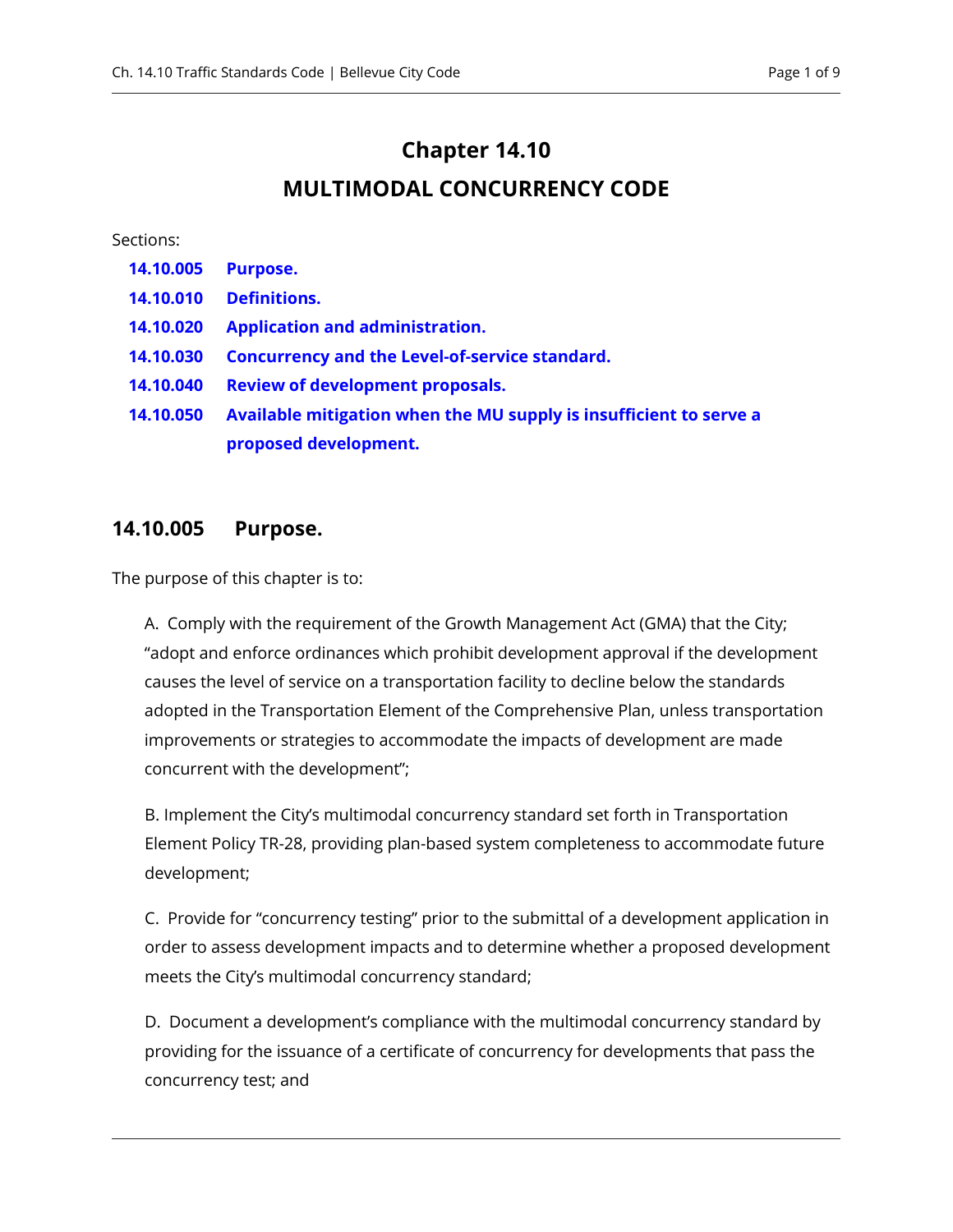E. Provide options for developments that do not pass the concurrency test, subject to the approval of the Director.

## <span id="page-1-0"></span>**14.10.010 Definitions.**

For purposes of this chapter, the following definitions apply:

A. "Concurrency" means a requirement of the Growth Management Act (RCW [36.70A.070\(6\),](https://bellevue.municipal.codes/WA/RCW/36.70A.070(6)) now or as hereafter amended) that the city must enforce an ordinance precluding approval of a proposed development if that development would cause the level of service of the Transportation System to fall below the city's adopted standard, unless a financial commitment is in place to complete mitigating transportation improvements or strategies within six years. Transportation demand management or other strategies may be used as allowed by this code.

B. "Development" means any construction, improvement, or expansion of a building, structure, or use for which a permit, approval, or other authorization is required that creates additional demand and need for transportation improvements.

C. "Director" means the director of the transportation department for the city of Bellevue, the director's authorized representative, or any representative authorized by the city manager.

D. "Fully funded project" means a Transportation System project or that portion of a project in the most recently adopted Capital Investment Program (CIP) plan for the city which has sufficient funding committed for construction.

E. "Level-of-Service (LOS) Standard". Comprehensive Plan Transportation Policy TR-28 establishes the City's transportation LOS standard. This chapter regulates compliance with the transportation LOS standard using the concept of plan-based system completeness as measured by Mobility Units. To determine compliance with the transportation LOS standard, the City annually measures the Mobility Unit Demand from all new development and the Mobility Unit Supply available from the City's six-year CIP plan. The transportation LOS standard is met when the Mobility Unit Supply is greater than or equal to the Mobility Unit Demand.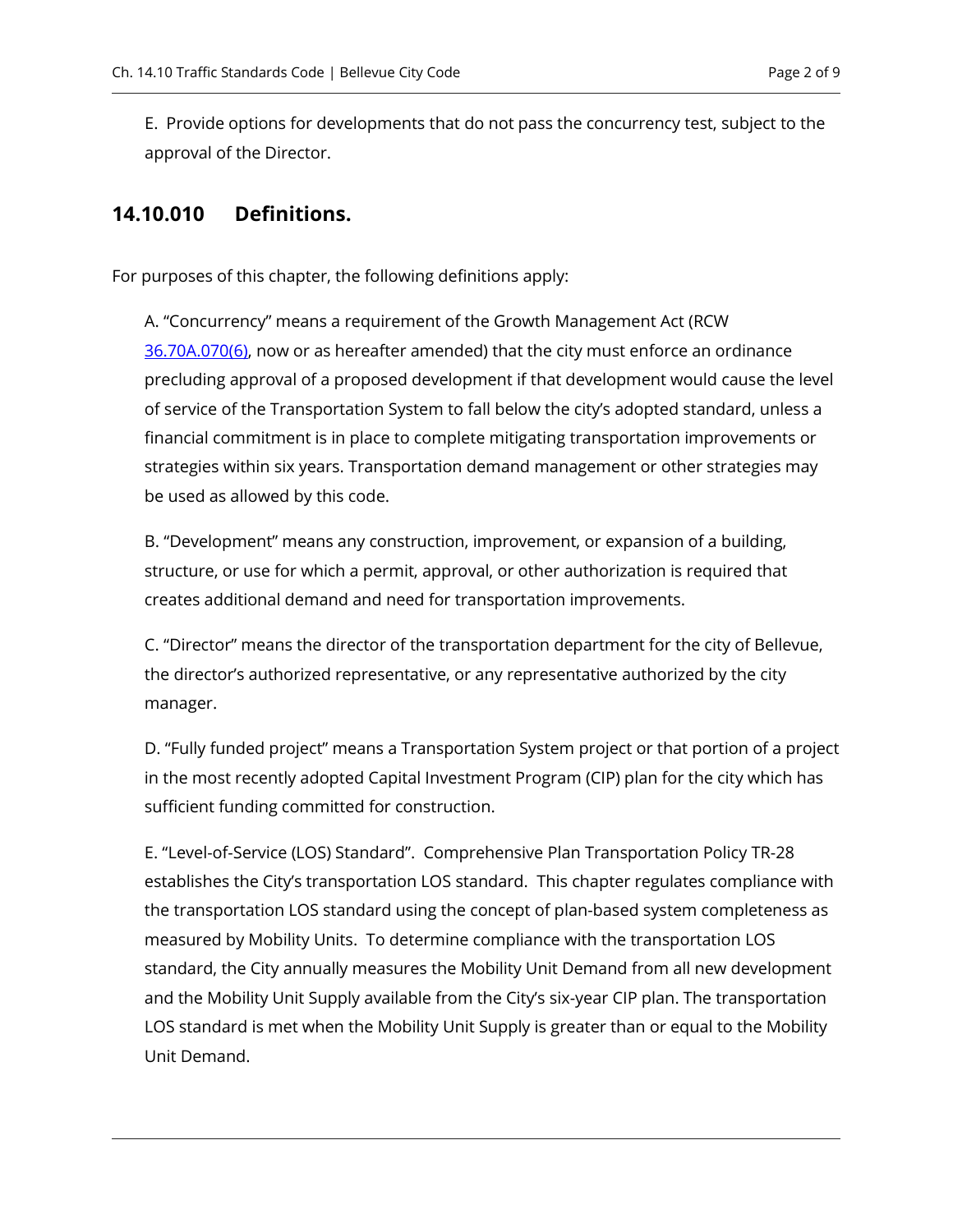F. "Mitigation". For the purposes of this chapter, mitigation means reducing the Mobility Unit Demand created by a development to less than or equal to the Mobility Unit Supply available, or increasing the Mobility Unit Supply available to equal to or more than the Mobility Unit Demand created by a development through the methods described in this chapter.

G. "Mobility Unit" or "MU" means the key metric the City uses to determine compliance with the Level of Service (LOS) standard. Mobility Units measure both demand and supply.

H. "Mobility Unit Demand" or "MU Demand" means the total number of net new P.M. peak period Person Trips generated by a development weighted by mode and dependent on land use.

I. "Mobility Unit Supply" or "MU Supply" means MUs created when the City obligates funds through the CIP plan to build new transportation facilities that support growth.

J. "Person-trip" means a new trip to or from a development made via any mode of travel. Person Trips include vehicle, walk, bike, transit, and other modes (wheelchair, shuttle, scooter, etc.).

K. "P.M. peak hour" means the one hour of highest volume of Person Trips entering and exiting the site between the hours of 3:00 p.m. and 7:00 p.m.

L. "System Completeness" means the implementation of a Transportation System provided by the City that aligns with a given amount of growth to improve mobility for all modes of travel.

M. "Transportation Demand Management" means strategies designed to increase the efficiency of existing capital transportation facilities, including, but not limited to, transit and ridesharing incentives, flexible working hours, parking management, and pedestrian and bicycle network enhancements to decrease single occupancy vehicle trips. Minimum Transportation Demand Management requirements for development are defined in the Transportation Development Code 14.60.070.

N. "Transportation System" means a network of facilities that provide mobility for pedestrian, bicycle, transit, or vehicle modes of travel.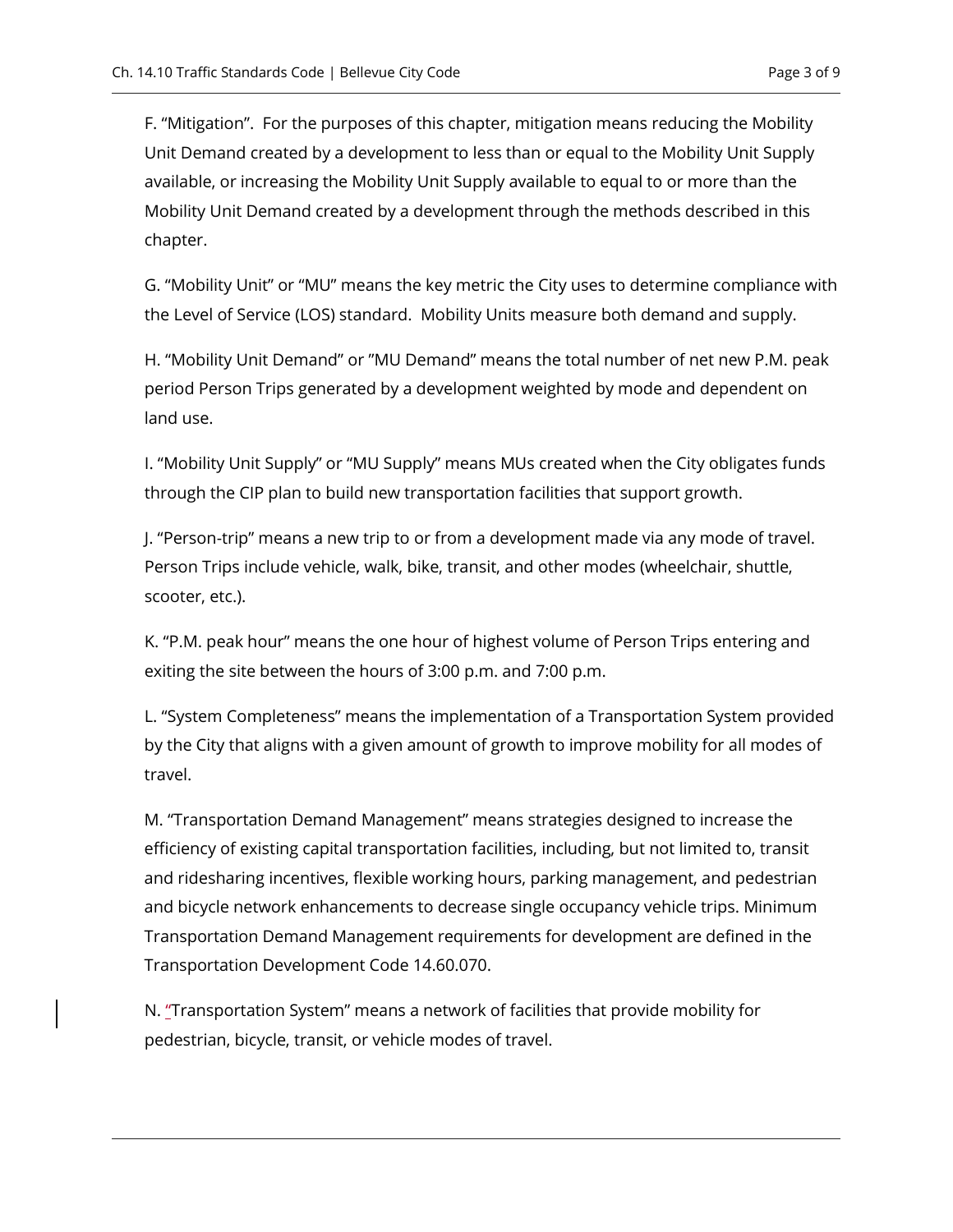### <span id="page-3-0"></span>**14.20.020 Application and administration.**

A. This section applies to:

1. All development applications filed after its effective date that generate demand for more than 25 MUs.

2. *Phased Development.* A phased development is any development involving multiple buildings where issuance of building permits could occur for individual buildings. The requirements of this section shall be applied at the time of approval of the initial phase and may be adjusted for each subsequent phase based on the cumulative impact of all the phases.

3. *Single Projects.* All development applications which have been submitted by the same developer on the same or contiguous parcel of land as a single project within the three-year period immediately prior to a current application will be considered along with the current application as being a single application for purposes of determining under subsection (A)(1) of this section, whether this section applies.

4. *Change in Occupancy.* This section will apply to applications for tenant improvements if a proposed new use or an expanded existing use will generate demand for more than 25 additional MUs.

5. *Reconstruction of Destroyed Buildings.* If a building is destroyed by fire, explosion, or act of God or war, or is demolished and is reconstructed in accordance with the BCC, it will not be required to comply with this section unless the reconstructed building generates demand for more than 25 MUs in excess of those produced by the building prior to its destruction.

6. *Concomitant and Development Agreements.* This chapter applies to any development application that is subject to an existing concomitant or development agreement unless the agreement specifically provides otherwise.

B. *SEPA.* This chapter establishes minimum requirements applicable to all developments and is not intended to limit the application of the State Environmental Policy Act to specific proposals. Each proposal shall be reviewed and may be conditioned or denied under the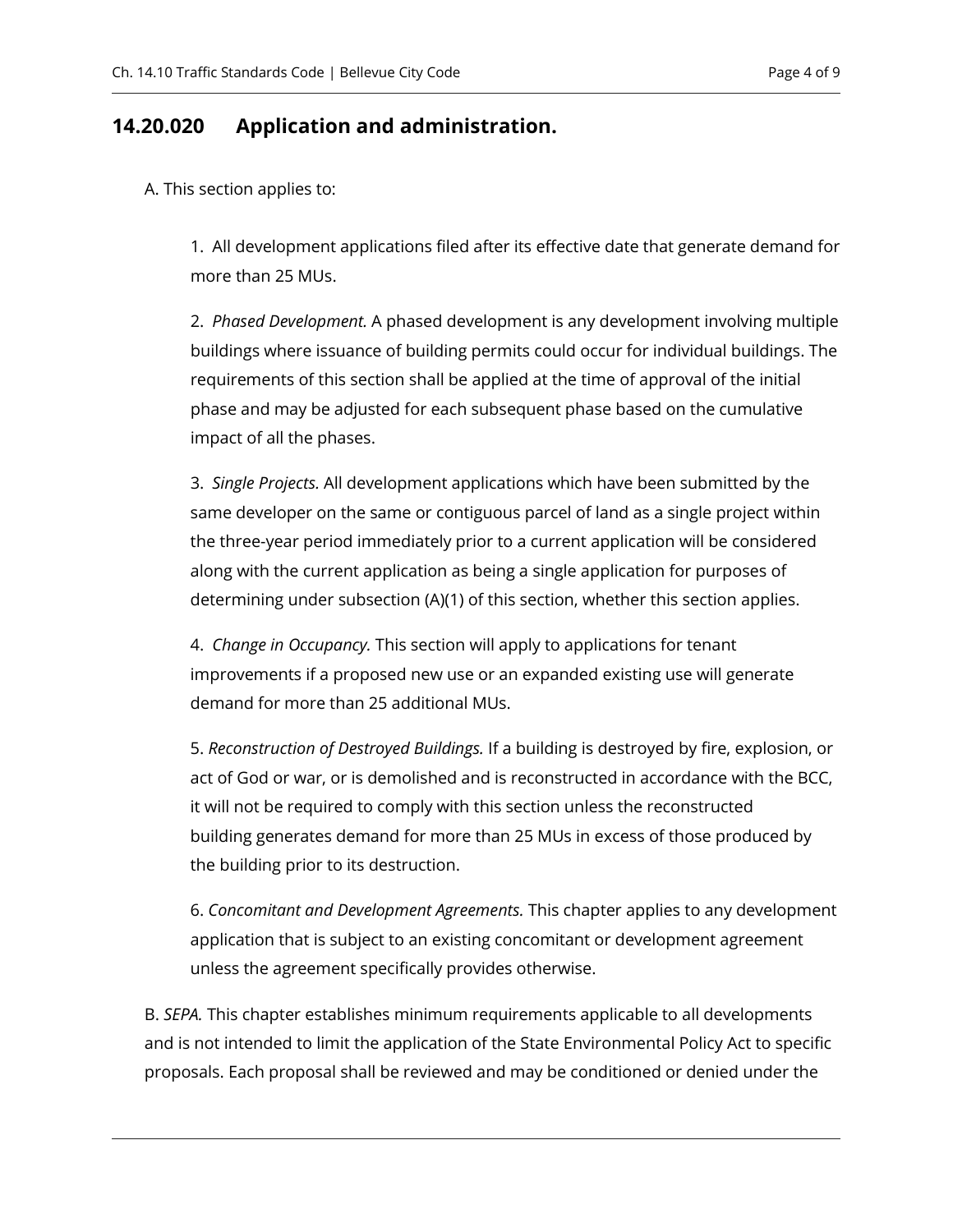authority of the State Environmental Policy Act and the Bellevue Environmental Procedures Code (Chapter [22.02](https://bellevue.municipal.codes/BCC/22.02) BCC).

C. *Administration.* The Director shall be responsible for the administration of this chapter. The Director may adopt rules for the implementation of this chapter; provided a public hearing shall first be held before the Transportation Commission. Notice of intent to adopt any rule and the date, time and place of the public hearing shall be published in a newspaper of general circulation in the city at least 14 days prior to the hearing date. Any person may submit written comment to the Transportation Commission in response to such notice, and/or may speak at the public hearing. Following the public hearing the Director shall adopt, adopt with modifications, or reject the proposed rules.

#### <span id="page-4-0"></span>**14.10.030 Concurrency and the Level-of-Service standard.**

A. The City shall issue a certificate of concurrency only if the City is able to determine that the unallocated MU Supply necessary to provide for the MU Demand from a proposed development is available at the time of opening or within six years, consistent with the City's transportation LOS standard.

B. To calculate the MU supply available to serve proposed development during the required sixyear concurrency period, the City shall include complete and fully funded projects from the City's six-year Capital Investment Program (CIP) plan.

C. The Director will use the Comprehensive Plan's land use growth target to determine the MU Demand expected from the growth target and will determine the MU Supply for the planning period using a financial forecast of the funding available for implementation of projects that will contribute to achieving System Completeness for all travel modes.

D. The MU Supply provided for the planning period will be implemented through the City's sixyear CIP plan. The Director shall calculate the MU Supply available in each year of the CIP plan and determine transportation concurrency for each new development by ensuring that the MU Demand from a development does not exceed the MU Supply that the City is able to provide for that development through fully-funded projects.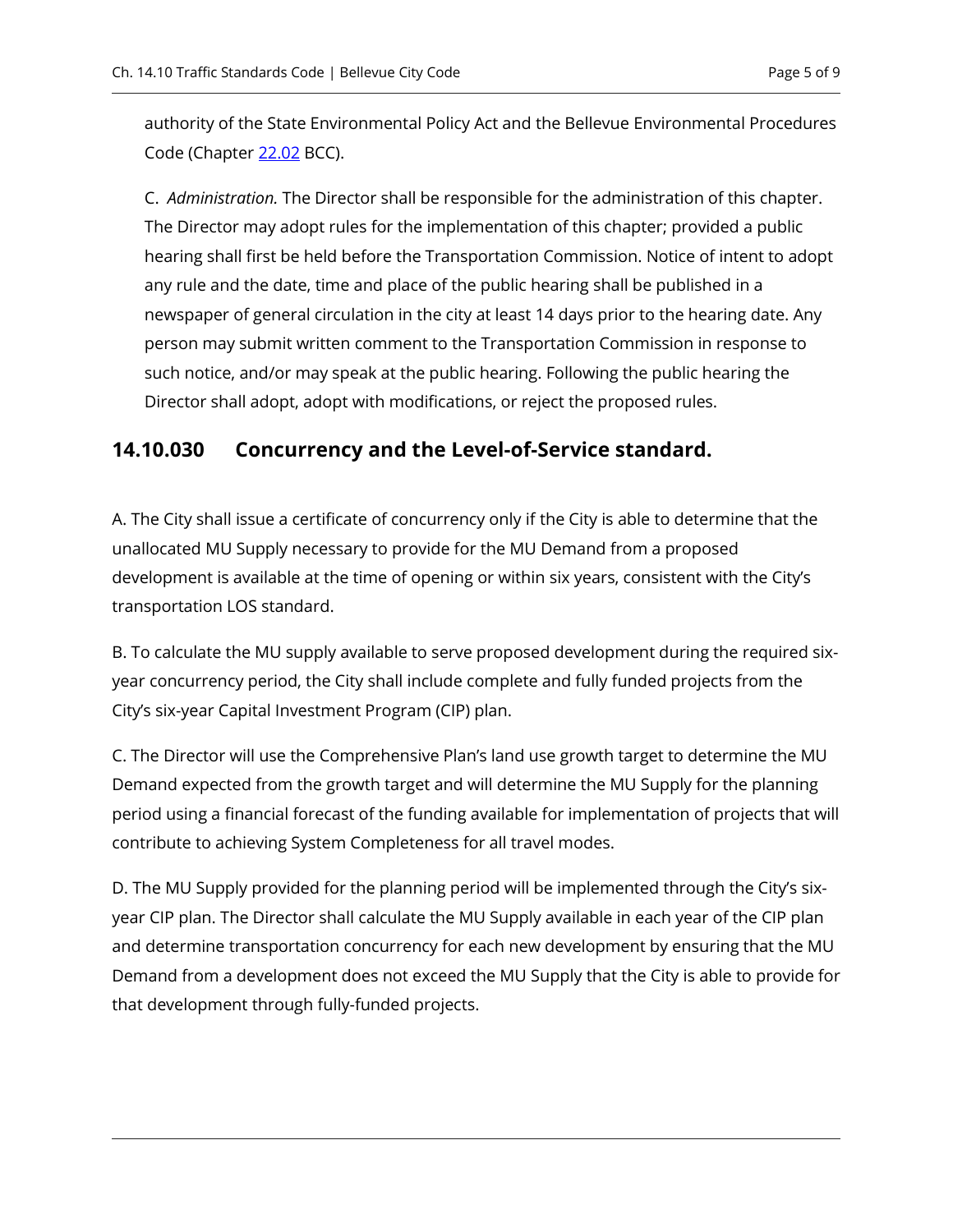## <span id="page-5-0"></span>**14.10.040 Review of development proposals.**

A Person Trip generation rate schedule for land use types and units of development will be approved by the Director and available for use to calculate Person Trips for development projects. Other trip generation rate sources may be used where special trip-generating characteristics of the development project exist, as determined by the Director.

A. *Application and Concurrency Testing.* Any proposed development which is subject to this chapter shall be tested for transportation concurrency by the Director to determine compliance with the City's transportation concurrency policies and regulations. A proposed development passes the transportation concurrency test if the MU Demand from the proposed development is less than or equal to the unallocated MU Supply.

B. *Concurrency Reservation.* Any development required to comply with the provisions of this chapter shall obtain a concurrency reservation. A proposed development project will receive a concurrency reservation when it passes the concurrency test that will reserve the MUs needed for the development from the supply of available MUs. This reservation is required to be provided with the permit application for the project. The reservation will be valid for one year, and if not used will return the MUs to the available supply. If a project development permit application has been received and is under review, the Director may extend the reservation for an additional year.

C. *Certificate of Concurrency.* The Director shall issue a certificate of concurrency to a proposed development that passes the concurrency test in conjunction with the project development permit approval.

A certificate of concurrency shall include the location of the development proposal, the number of MUs allocated, and the implementing permit number to which the certificate applies and any further information necessary to administer this chapter. The certificate may not be transferred to another proposed development.

The certificate of concurrency will become invalid if a complete building permit application is not received by the City within one year of the certificate being issued. A certificate of concurrency issued to a phased project will remain valid for up to six years if continuous permitting activity is maintained.

C. *Certificate of Concurrency Denial.* A certificate of concurrency will be denied if the available MU Supply is less than the MU Demand from the proposed development.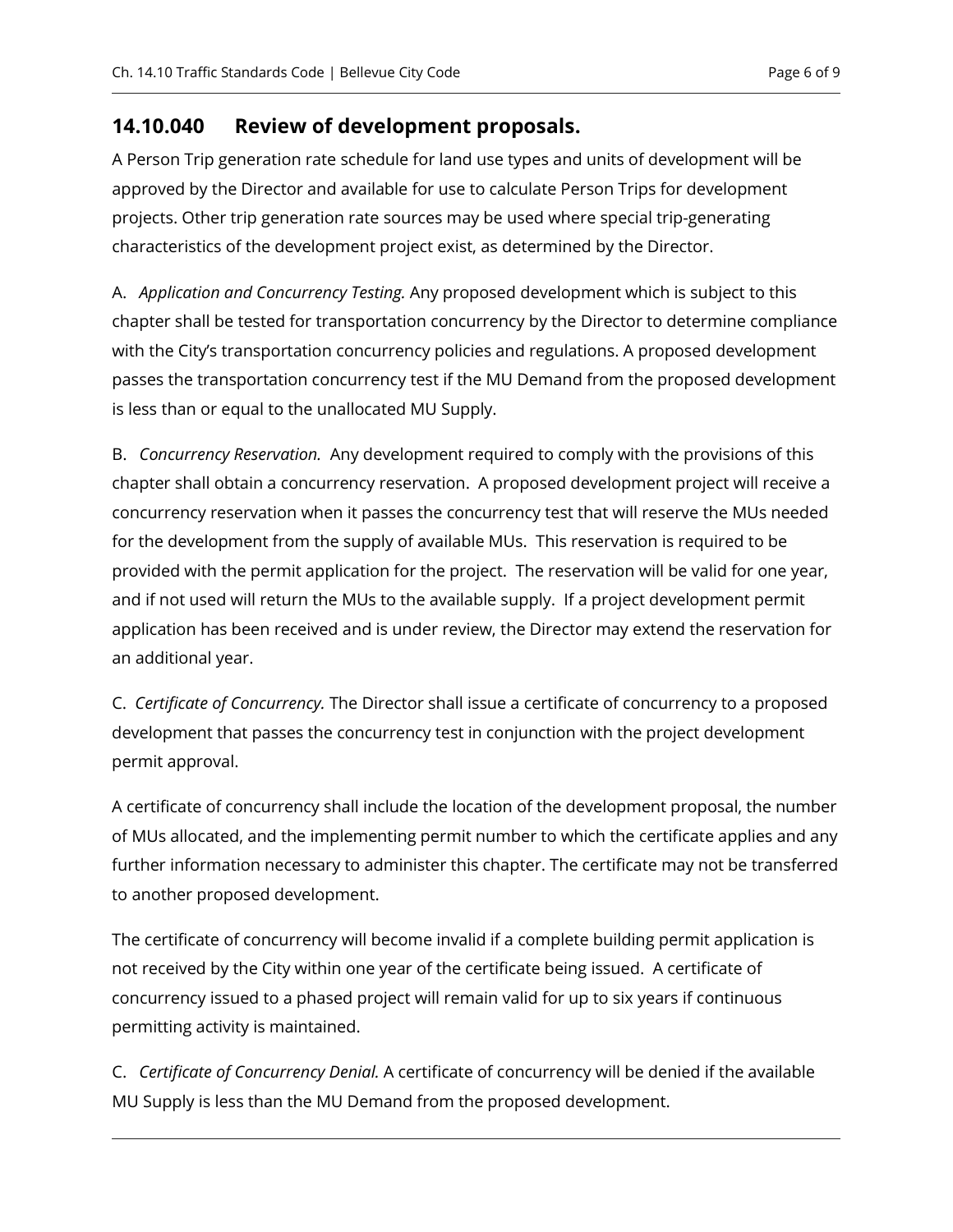#### D. *Director's Determination and Appeal Process.*

1. The Director shall issue a concurrency determination approving, approving with mitigation, or denying the development proposal in accordance with this chapter.

2. The concurrency determination shall be issued in writing. Notice of the Director's decision and any mitigation required shall be published -in a newspaper of general circulation, which may be consolidated with any other notice required by the Bellevue Land Use Code or Environmental Procedures Code.

4. Any party who has standing to appeal may appeal the Director's decision to the hearing examiner pursuant to the Process II appeal procedures, BCC (Land Use Code) 20.35.250. If notice of the concurrency determination was consolidated with notice of a decision on the underlying development proposal, the appeal of the concurrency determination shall be consolidated with any appeal of the underlying development proposal.

5. Any appeal of the Director's decision must be filed with the city clerk within the time period required in Process II, BCC (Land Use Code) [20.35.200](https://bellevue.municipal.codes/LUC/20.35.200) et seq.

# <span id="page-6-0"></span>**14.10.050 Available mitigation when the MU Supply is insufficient to serve a proposed development.**

A. If a development is tested for transportation concurrency, and does not pass, the developer may:

1. Reduce the size of the proposed development until the MU Demand is equal to or less than the MU Supply that is available;

2. Delay the proposed development until the City or others increase the MU Supply;

3. Obtain supplemental mitigation by purchasing sufficient MUs to serve the MU Demand of the proposed development or constructing an improvement approved by the Director that increases the MU Supply;

4. Upon approval by the Director, a developer may implement TDM strategies as supplemental mitigation provided that the MU Demand from a proposed development is reduced due to the elimination of trips, and the TDM strategies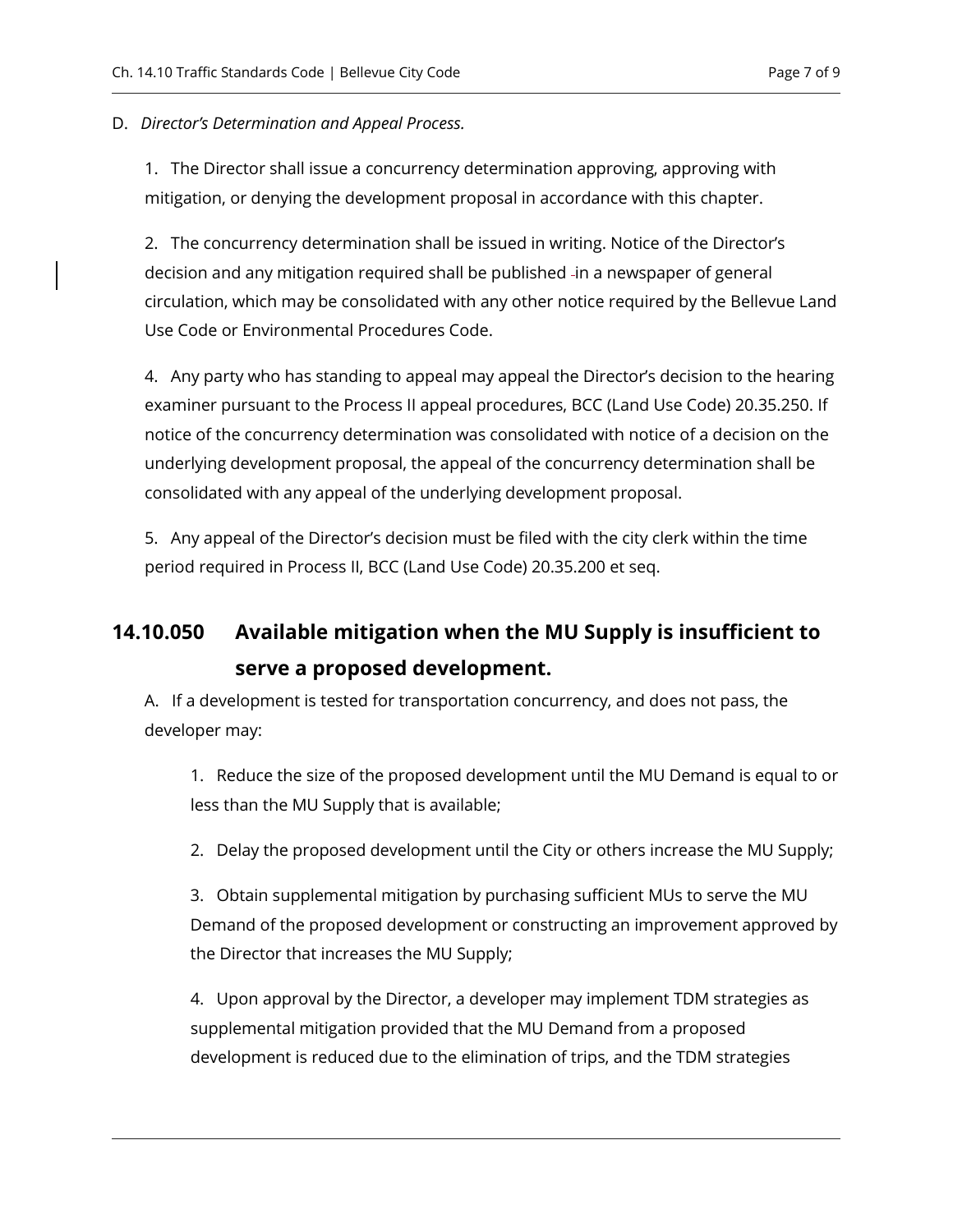become a legal project approval condition of the development and shall meet the following requirements:

i. These strategies must be in addition to the TDM requirements for the development in BCC 14.60.070

ii. These strategies shall be pre-negotiated and approved by the Director;

iii. There shall be methods to monitor and enforce TDM performance, and a plan to adjust or supplement TDM measures if the development fails to meet TDM goals;

iv. The TDM strategies become a condition tied to all future owners of the development and property; and

v. The TDM strategies meet the criteria of subsection [C](#page-7-0) below.

B. *Payment for and Timing of Supplemental Mitigation.* If allowed by the Director, a developer may provide funding in an amount equal to the City's estimated cost of the MUs needed for the development to achieve concurrency. The cost per MU supplied shall be determined by the Director. The Director, with the concurrence of other affected City departments, may provide for latecomer agreements as provided by state law or for other reimbursement from properties benefited by the improvements unless the City Council finds reimbursement to be inappropriate. The Director may require that a developer build or implement a transportation improvement, rather than provide funding.

Funds for MUs must be paid by the developer to the City prior to issuance of a building permit, final plat approval, or other approval requiring a concurrency certificate under this section. A developer providing supplemental mitigation may receive credit towards payment of required transportation impact fees. Credit determination shall be made pursuant to BCC 22.16.087.

<span id="page-7-0"></span>C. Supplemental Mitigation Decision Criteria – Acceptable Supplemental Mitigation requires a finding by the Director that:

1. The supplemental mitigation is identified in the City's Transportation Improvement Program (TIP) or if a developer proposes as supplemental mitigation a transportation improvement that is not identified in the TIP, the transportation